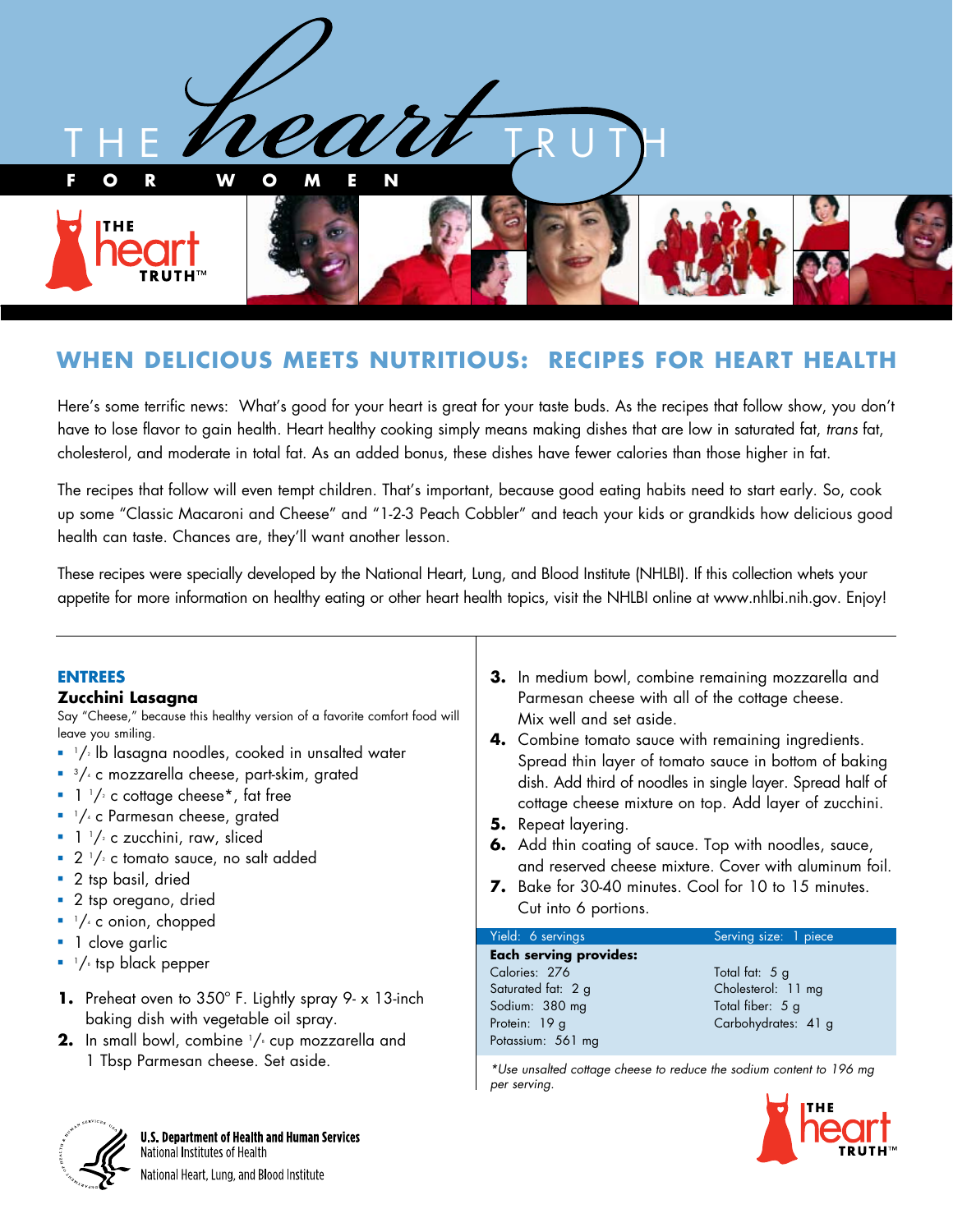## **Baked Salmon Dijon**

This salmon entree is easy to make and a delicious treat for family and friends.

- **n** 1 c fat free sour cream
- 2 tsp dried dill
- **-** 3 Tbsp scallions, finely chopped
- **2** Tbsp Dijon mustard
- **2** Tbsp lemon juice
- $\blacksquare$  1  $\mathbin{/}_z$  lbs salmon fillet with skin, cut in center
- $\blacksquare$   $^{1}/_{^{2}}$  tsp garlic powder
- $\blacksquare$   $\lightharpoonup$   $\lbrack\! \lbrack$  tsp black pepper
- **As needed, fat free cooking spray**
- **1.** Whisk sour cream, dill, onion, mustard and lemon juice in small bowl to blend.
- **2.** Preheat oven to 400º F. Lightly oil baking sheet with cooking spray.
- **3.** Place salmon, skin side down, on prepared sheet. Sprinkle with garlic powder and pepper. Spread with the sauce.
- **4.** Bake salmon until just opaque in center, about 20 minutes.

# Yield: 6 servings Serving size: 1 piece (4 oz)

#### **Each serving provides:** Calories: 196 Total fat: 7 g Saturated fat: 2 g Cholesterol: 76 mg Sodium: 229 mg Total fiber: less than 1 g Protein: 27 g Carbohydrates: 5 g Potassium: 703 mg

#### **Barbecued Chicken**

Fall under the spell of this Southern-style, sweet barbecue sauce.

- 5 Tbsp (3 oz) tomato paste
- $\blacksquare$  1 tsp ketchup
- 2 tsp honey
- **n** 1 tsp molasses
- 1 tsp Worcestershire sauce
- $\blacksquare$  4 tsp white vinegar
- $\frac{3}{4}$  tsp cayenne pepper
- $\blacksquare$   $\lnot$  tsp black pepper
- $\blacksquare$  <sup>1</sup>/<sub>4</sub> tsp onion powder
- 2 cloves garlic, minced
- $\blacksquare$   $\lnot$  tsp ginger, grated
- $-1$  1/2 lbs chicken (breasts, drumsticks), skinless
- **1.** Combine all ingredients except chicken in saucepan. Simmer for 15 minutes.
- **2.** Wash chicken and pat dry. Place on large platter and brush with  $1/2$  of sauce mixture.
- **3.** Cover with plastic wrap and marinate in refrigerator for 1 hour.
- **4.** Place chicken on baking sheet lined with aluminum foil and broil for 10 minutes on each side to seal in juices.

**5.** Turn down oven to 350° F and add remaining sauce to chicken. Cover chicken with aluminum foil and continue baking for 30 minutes.

#### Yield: 6 servings Serving size: 1 /2 breast or 2 small drumsticks

| Each serving provides:       |                    |
|------------------------------|--------------------|
| Calories: 176                | Total fat: 4 a     |
| Saturated fat: less than 1 g | Cholesterol: 81 mg |
| Sodium: 199 mg               | Total fiber: 1 a   |
| Protein: 27 a                | Carbohydrates: 7 g |
| Potassium: 392 g             |                    |
|                              |                    |

# **Stir-Fried Beef And Vegetables**

Stir-frying uses very little oil, as this tasty dish shows.

- 2 Tbsp dry red wine
- 1 Tbsp soy sauce
- $\blacksquare$   $^{1}/_{2}$  tsp sugar
- $-1$   $^{1}/$  $\scriptscriptstyle{2}$  tsp ginger root, peeled, grated
- <sup>n</sup> 1 lb boneless round steak, fat-trimmed and cut across grain into 1 1 /2-inch strips
- **2** Tbsp vegetable oil
- 2 medium onions, each cut into 8 wedges
- $\blacksquare$   $^{1}/$  lb fresh mushrooms, rinsed, trimmed, and sliced
- $\,$   $\,$  2 stalks celery, bias-cut into  $\,$  1/~inch slices
- 2 small green peppers cut into thin lengthwise strips
- <sup>n</sup> 1 c water chestnuts, drained, sliced
- 2 Tbsp cornstarch
- $\blacksquare$   $\frac{1}{4}$  c water
- **1.** Prepare marinade by mixing together wine, soy sauce, sugar, and ginger.
- **2.** Marinate meat in mixture while preparing vegetables.
- **3.** Heat 1 Tbsp oil in large skillet or wok. Stir-fry onions and mushrooms for 3 minutes over medium-high heat.
- **4.** Add celery and cook for 1 minute. Add remaining vegetables and cook for 2 minutes or until green pepper is tender but crisp. Transfer vegetables to warm bowl.
- **5.** Add remaining 1 Tbsp oil to skillet. Stir-fry meat in oil for about 2 minutes, or until meat loses its pink color.
- **6.** Blend cornstarch and water. Stir into meat. Cook and stir until thickened.
- **7.** Return vegetables to skillet. Stir gently and serve.

#### Yield: 6 servings Serving size: 6 oz **Each serving provides:**  Calories: 179 Total fat: 7 g Saturated fat: 1 g Cholesterol: 40 mg Sodium: 201 mg Total fiber: 3 g

Potassium: 552 mg

Protein: 17 g Carbohydrates: 12 g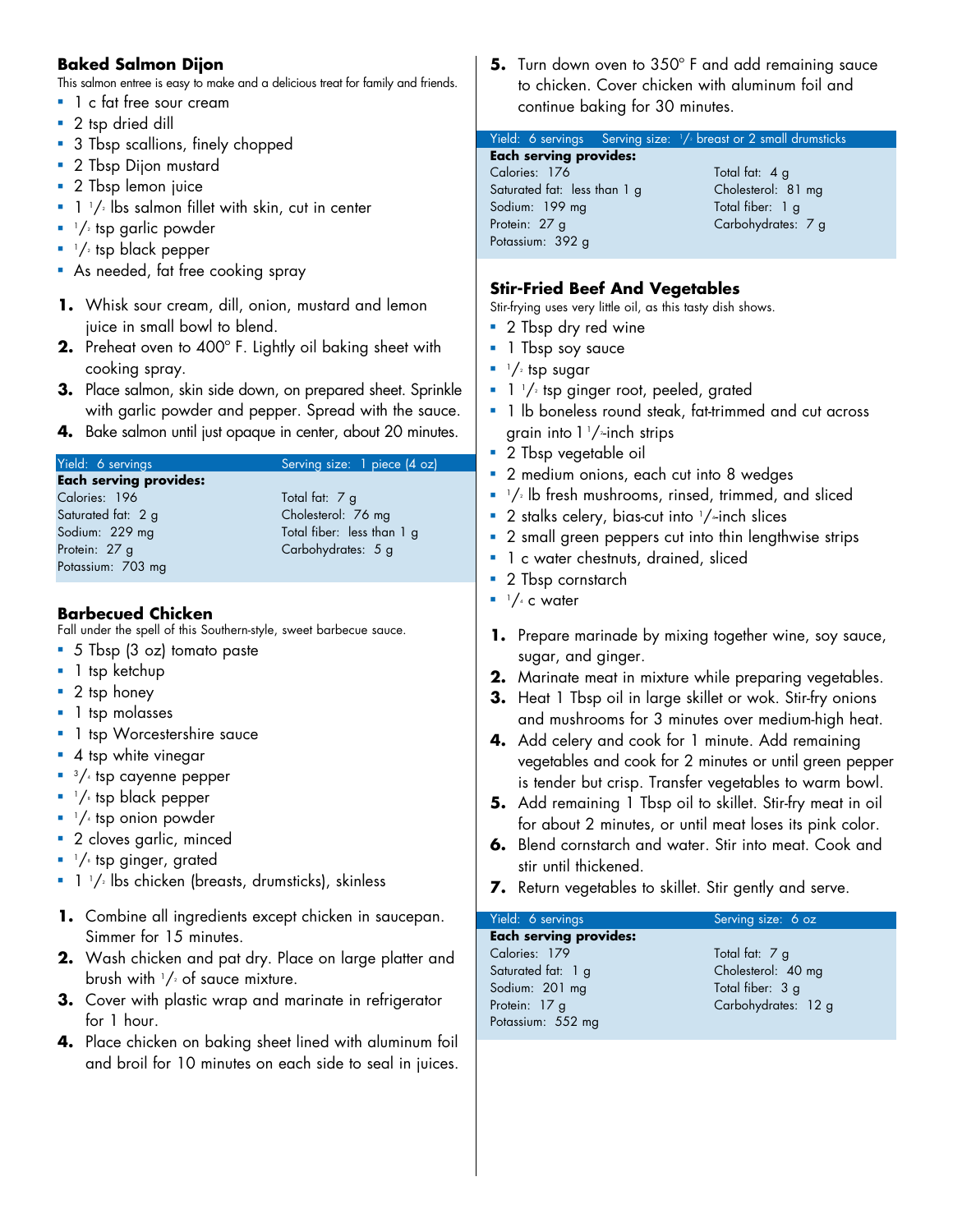#### **SIDE DISHES**

#### **Classic Macaroni and Cheese**

Here's a scrumptious, lower-fat version of a favorite dish.

- $\blacksquare$  2 c macaroni
- $\blacksquare$   $\lnot$  / $\lnot$  c onions, chopped
- $\blacksquare$   $^{1}/_{2}$  c evaporated skim milk
- **1** medium egg, beaten
- $\blacksquare$   $\lnot$  tsp black pepper
- $\blacksquare$  1  $\frac{1}{4}$  c (4 oz) lowfat sharp cheddar cheese, finely shredded
- **As needed, nonstick cooking spray**
- **1.** Cook macaroni according to directions, but do not add salt to the cooking water. Drain and set aside.
- **2.** Spray casserole dish with nonstick cooking spray. Preheat oven to 350º F.
- **3.** Lightly spray saucepan with nonstick cooking spray. Add onions and sauté for about 3 minutes.
- **4.** In another bowl, combine macaroni, onions, and rest of ingredients and mix.
- **5.** Transfer mixture into casserole dish.
- **6.** Bake for 25 minutes, or until bubbly. Let stand for 10 minutes before serving.

| Yield: 8 servings             | Serving size: $\frac{1}{2}$ cup |
|-------------------------------|---------------------------------|
| <b>Each serving provides:</b> |                                 |
| Calories: 200                 | Total fat: 4 g                  |
| Saturated fat: 2 g            | Cholesterol: 34 mg              |
| Sodium: 120 mg                | Total fiber: 1 g                |
| Protein: 11 g                 | Carbohydrates: 29 g             |
| Potassium: 119 mg             |                                 |

#### **Sweet Potato Custard**

Sweet potatoes and bananas combine to make this flavorful, lowfat custard.

- 1 c sweet potato, cooked, mashed
- $\blacksquare$   $\lnot$   $\lnot$  c banana (about 2 small), mashed
- **n** 1 c evaporated skim milk
- **2** Tbsp packed brown sugar
- $\textcolor{black}{\bullet}$  2 egg yolks (or  $1/\textcolor{black}{\circ}$  cup egg substitute), beaten
- $\blacksquare$  <sup>1</sup>/<sup>2</sup> tsp salt
- $\blacksquare$   $\frac{1}{4}$  c raisins
- **n** 1 Tbsp sugar
- 1 tsp ground cinnamon
- **As needed, nonstick cooking spray**
- **1.** In medium bowl, stir together sweet potato and banana. Add milk, blending well.
- **2.** Add brown sugar, egg yolks, and salt, mixing thoroughly.
- **3.** Spray 1-quart casserole with nonstick cooking spray. Transfer sweet potato mixture to casserole dish.
- **4.** Combine raisins, sugar, and cinnamon. Sprinkle over top of sweet potato mixture.
- **5.** Bake in preheated 325º F oven for 40-45 minutes, or until knife inserted near center comes out clean.

| Yield: 6 servings             | Serving size: $\frac{1}{2}$ cup |
|-------------------------------|---------------------------------|
| <b>Each serving provides:</b> |                                 |
| Calories: 160                 | Total fat: 2 g                  |
| Saturated fat: 1 g            | Cholesterol: 72 mg*             |
| Sodium: 255 mg                | Total fiber: 2 g                |
| Protein: 5 g                  | Carbohydrates: 32 g             |
| Potassium: 488 mg             |                                 |

*\*If using egg substitute, cholesterol will be lower.*

## **DESSERTS**

#### **Apple Coffee Cake**

Apples and raisins keep this cake delectably moist–which means less oil and more heart health.

- 5 c tart apples, cored, peeled, chopped
- l c sugar
- $\blacksquare$  1 c dark raisins
- $\blacksquare$   $^{1}/_{^{2}}$  c pecans, chopped
- <sup>1</sup>/4 c vegetable oil
- $\blacksquare$  2 tsp vanilla
- 1 egg, beaten
- 2 c all-purpose flour, sifted
- **n** 1 tsp baking soda
- 2 tsp ground cinnamon
- **1.** Preheat oven to 350º F. Lightly oil 13- x 9- x 2-inch pan.
- **2.** In large mixing bowl, combine apples with sugar, raisins, and pecans. Mix well and let stand for 30 minutes.
- **3.** Stir in oil, vanilla, and egg.
- **4.** Sift together flour, soda, and cinnamon, and stir into apple mixture about  $1/s$  at a time–just enough to moisten dry ingredients.
- **5.** Turn batter into pan. Bake for 35-40 minutes. Cool cake slightly before serving.

#### Yield: 20 servings Serving size: 3<sup>1</sup>/~inch x 2<sup>1</sup>/~inch piece

**Each serving provides:**  Calories: 196 Total fat: 8 g Saturated fat: 1 g Cholesterol: 11 mg Sodium: 67 mg Total fiber: 2 g Protein: 3 g Carbohydrates: 31 g Potassium: 136 mg